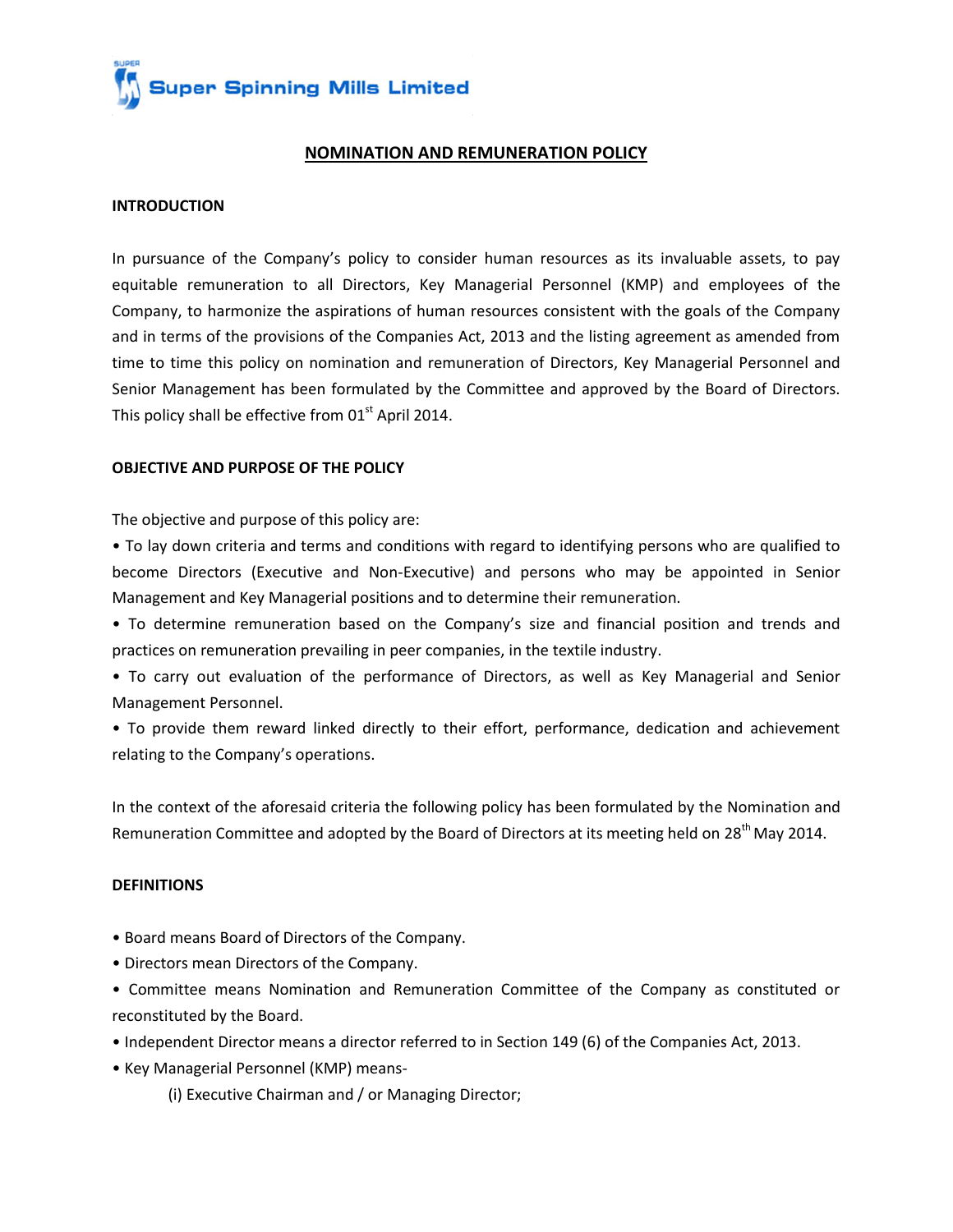

- (ii) Whole‐time Director;
- (iii) Chief Financial Officer;
- (iv) Company Secretary;
- (v) Such other officer as may be prescribed under the applicable statutory provisions / regulations.

• Senior Management means personnel of the company who are members of its core management team excluding the Board of Directors. This would also include all members of management one level below the chief executive officer/managing director/whole time director/manager (including chief executive officer/manager, in case they are not part of the board) and shall specifically include company secretary and chief financial officer<sup>1</sup>.

Unless the context otherwise requires, words and expressions used in this policy and not defined herein but defined in the Companies Act, 2013 as may be amended from time to time shall have the meaning respectively assigned to them therein.

## **CONSTITUTION OF THE NOMINATION AND REMUNERATION COMMITTEE**

The Remuneration Committee was constituted on 31st July 2008 consisting of four Independent Directors. The Board has changed the nomenclature of Remuneration Committee constituted by renaming it as Nomination and Remuneration Committee on 28th May, 2014.

The Board has the power to reconstitute the Committee consistent with the Company's policy and applicable statutory requirement.

## **ROLE OF COMMITTEE**

The role of the Committee inter alia will be the following:

a) to formulate a criteria for determining qualifications, positive attributes and independence of a Director.

- For the appointment of an independent director, the Committee shall evaluate the balance of skills, knowledge and experience on the Board and on the basis of such evaluation, prepare a description of the role and capabilities required of an independent director. The person recommended to the Board for appointment as an independent director shall have the capabilities identified in such description. For the purpose of identifying suitable candidates, the Committee may
	- a. use the services of an external agencies, if required;
	- b. consider candidates from a wide range of backgrounds, having due regard to diversity; and
	- c. consider the time commitments of the candidates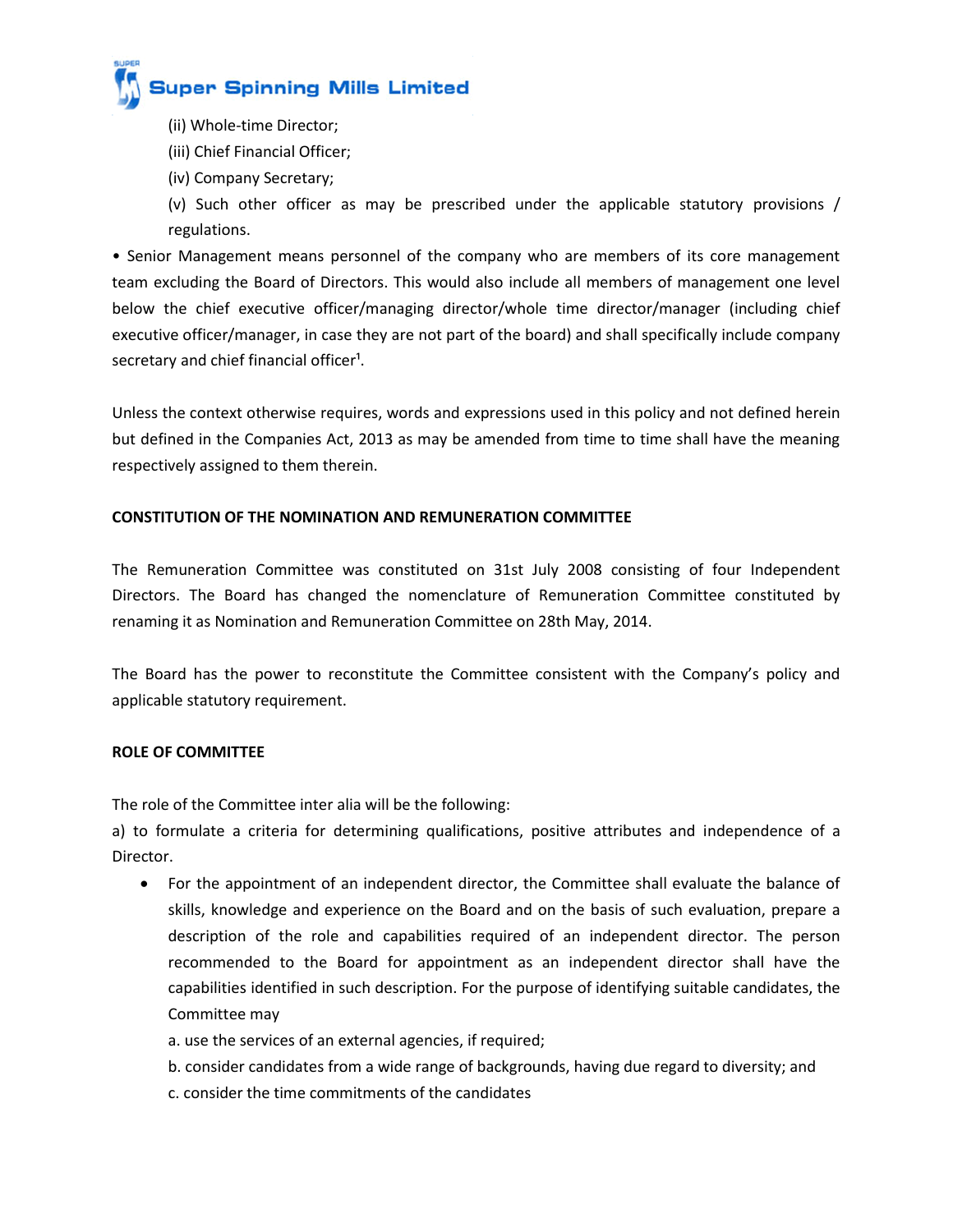

b) to recommend to the Board the appointment and removal of Senior Management.

c) recommend to the board, all remuneration, in whatever form, payable to senior management.

d) to carry out evaluation of Director's performance and recommend to the Board appointment / removal based on his / her performance.

e) to recommend to the Board on (i) policy relating to remuneration for Directors, Key Managerial Personnel and Senior Management and (ii) Executive Directors remuneration and incentive.

f) to make recommendations to the Board concerning any matters relating to the continuation in office of any Director at any time including the suspension or termination of service of an Executive Director as an employee of the Company subject to the provision of the law and their service contract;

g) ensure that level and composition of remuneration is reasonable and sufficient, relationship of remuneration to performance is clear and meets appropriate performance benchmarks,

h) to devise a policy on Board diversity;

i) to develop a succession plan for the Board and to regularly review the plan;

### **MEMBERSHIP**

a) The Committee shall consist of a minimum 3 non‐executive directors, and at least two-third of them being independent.

b) The quorum for a meeting of the nomination and remuneration committee shall be either two members or one third of the members of the committee, whichever is greater, including at least one independent director in attendance.

c) Membership of the Committee shall be disclosed in the Annual Report.

d) Term of the Committee shall be continued unless terminated by the Board of Directors.

## **CHAIRMAN**

a) Chairman of the Committee shall be an Independent Director.

b) Chairperson of the Company may be appointed as a member of the Committee but shall not be a Chairman of the Committee.

c) In the absence of the Chairman, the members of the Committee present at the meeting shall choose one amongst them to act as Chairman.

d) Chairman of the Nomination and Remuneration Committee meeting could be present at the Annual General Meeting or may nominate some other member to answer the shareholders' queries.

## **FREQUENCY OF MEETINGS**

The nomination and remuneration committee shall meet at least once in a year.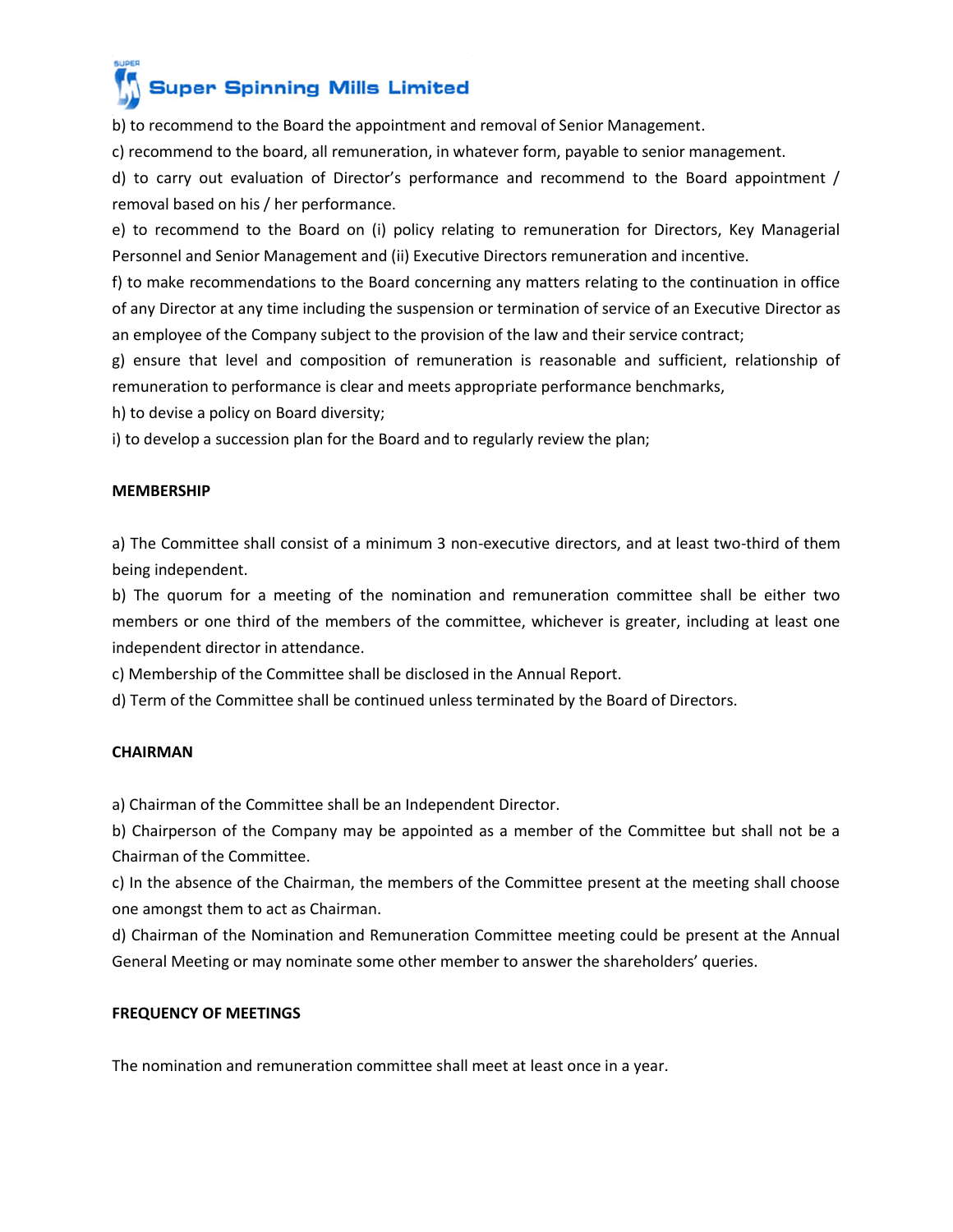

The Company Secretary of the Company shall act as Secretary of the Committee.

## **NOMINATION DUTIES**

The duties of the Committee in relation to nomination matters include:

- Ensuring that there is an appropriate induction & training programme in place for new Directors and members of Senior Management and reviewing its effectiveness;
- Ensuring that on appointment to the Board, Non‐Executive Directors receive a formal letter of appointment in accordance with the Guidelines provided under the Companies Act, 2013;
- Identifying and recommending Directors who are to be put forward for retirement by rotation.
- Determining the appropriate size, diversity and composition of the Board;
- Setting a formal and transparent procedure for selecting new Directors for appointment to the Board;
- Evaluating the performance of the Board members and Senior Management in the context of the Company's performance from business and compliance perspective;
- Making recommendations to the Board concerning any matters relating to the continuation in office of any Director at any time including the suspension or termination of service of an Executive Director as an employee of the Company subject to the provision of the law and their service contract.
- Delegating any of its powers to one or more of its members or the Secretary of the Committee;
- Recommend any necessary changes to the Board.
- Considering any other matters as may be requested by the Board.

#### **REMUNERATION DUTIES**

The duties of the Committee in relation to remuneration matters include:

- to consider and determine the Remuneration Policy, based on the performance and also bearing in mind that the remuneration is reasonable and sufficient to attract retain and motivate members of the Board and such other factors as the Committee shall deem appropriate all elements of the remuneration of the members of the Board.
- to approve the remuneration of the Senior Management including key managerial personnel of the Company maintaining a balance between fixed and incentive pay reflecting short and long term performance objectives appropriate to the working of the Company.
- to delegate any of its powers to one or more of its members or the Secretary of the Committee
- to consider any other matters as may be requested by the Board;
- Professional indemnity and liability insurance for Directors and senior management.